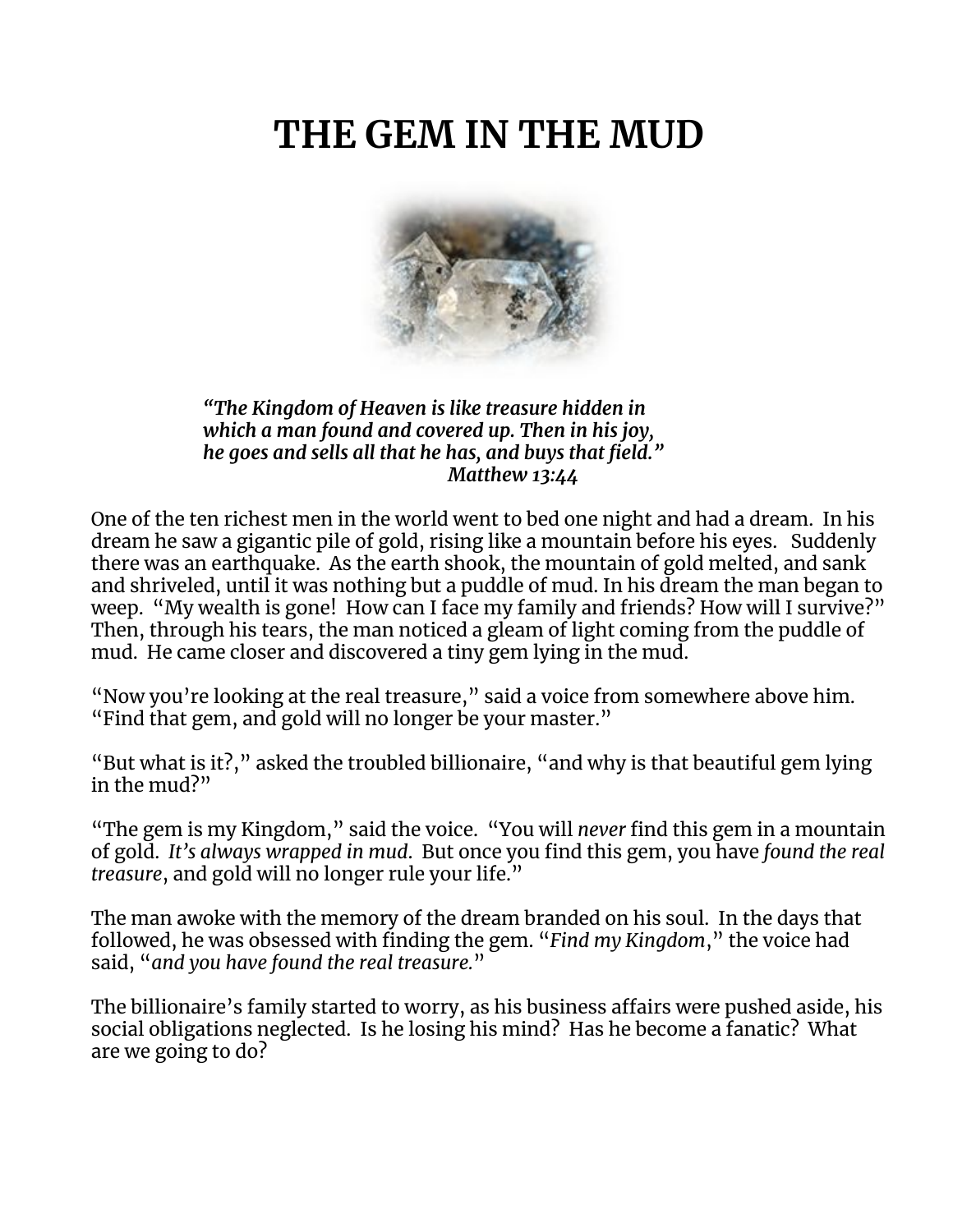In his search for God's Kingdom, our billionaire decided to go back to church for the first time in many years. He began with the church he attended as a child. It was a smaller congregation now, but in other respects, it had not changed. The pastor preached eloquently about global warming, and the need to save the planet, before it's too late.

Beautiful words, and true.

But the man knew that this was not the gem.

Then our billionaire remembered driving by a sprawling set of buildings on the edge of town, where the parking lot was jammed with cars every Sunday. The sign out front read, "New Life Center." He parked his BMW and joined the crowd inside. The music was up-beat, and the preacher knew how to communicate as he waved his Bible in the air and attacked the evils of the world.

But the man just knew that this was not the gem.

"Maybe the Jews have it," he said to himself. "After all, Jesus was a Jew." So he found a Labovicher Synagogue, where there was great fervor and tons of joy.

But this, too, was not the Kingdom.

"Perhaps the Muslims are the ones with the gem," he reasoned. "They seem to be growing in numbers all over the world." He was given a warm welcome by the Imam and all the members of the Mosque.

But, when it was over, his heart was still empty.

He heard of a group meeting in a hotel downtown, where they practiced meditation and studied the spiritual masters of the ages. A strange feeling came over him as he sat there among the meditators. He felt like he was poised on the threshold of the spirit world, but something in his soul made him wary.

No, this was not the treasure.

One day when our billionaire was downtown at a board meeting, the discussion ran late. It was evening when he finally worked his way through the streets to the car park. He noticed a little storefront with a crudely painted sign, "JESUS SAVES" hanging above the door.

"What can I lose?" he said to himself. He slipped inside and took a seat in the back, while the folks were singing. Maybe two dozen souls were scattered through the room. A man went up to the front and began to teach about the sower and the seed, when, suddenly, a woman came bursting in the door howling with grief. She stumbled to the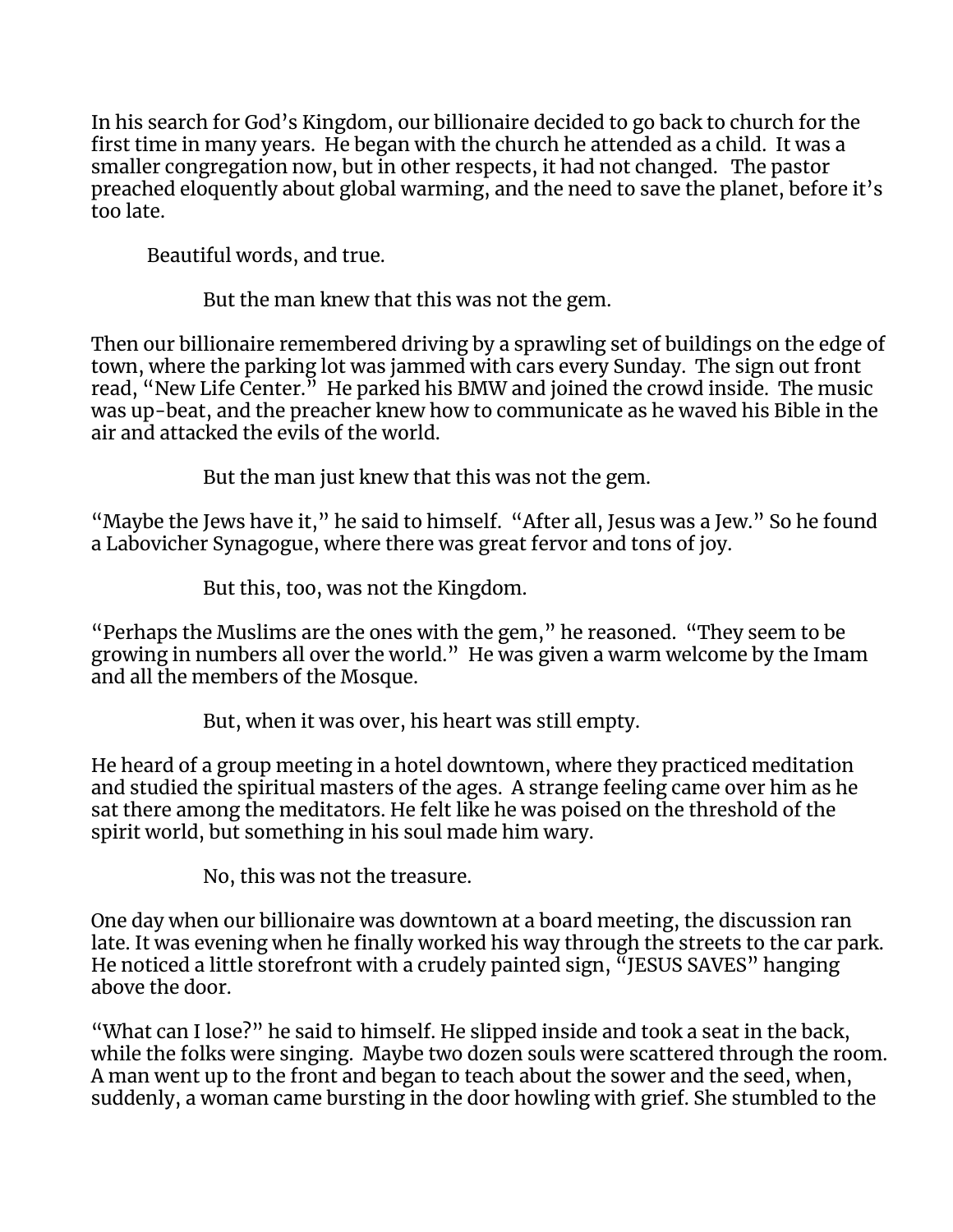front and threw herself on the floor, sobbing in anguish. Two women came and knelt beside her, placing their hands on her shoulders and speaking so quietly, only the suffering woman could hear. All the teaching and worshiping stopped, and a strange silence filled the room, as the focus was directed toward the woman's anguish.

At last she rose with a sigh and took her place beside her two new friends. Then the worship leader invited everyone to gather in the back room for a simple meal.

"*I think I've found the gem*," the billionaire said to himself, as he joined the gathering at the meal table. "*This is the Kingdom of God*," he told himself, as he broke bread with his sisters and brothers.

It could be a little storefront, or a mega church, or a handful of believers gathered secretly in a basement somewhere in China. It could be some praying souls on the bank of a river in an African jungle.

When it's the real thing,

the *gem is always lying in the mud without shame*.

# **A light shining in a dark place, as simple as the sunrise.**



Yet the gem is always hidden from the natural eye.

*The Kingdom of Heaven is like treasure hidden in a field… The Kingdom of heaven is like leaven hidden in a lump of dough…. The Kingdom of heaven is like a grain of mustard seed buried in the ground.*



The Kingdom of Heaven is …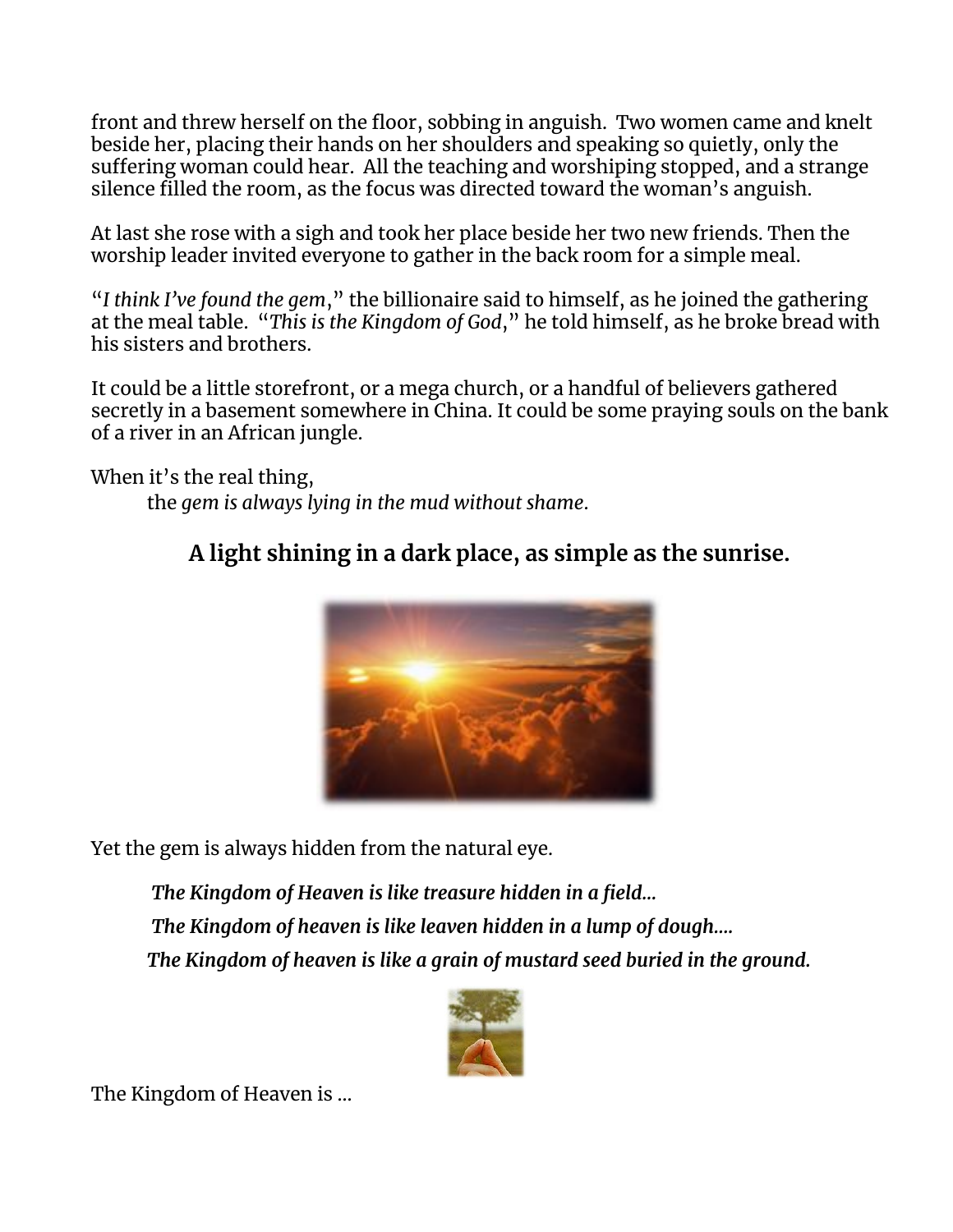where God's will is done on earth as it is done in heaven.

The Kingdom of God is …

where God rules the heart, not money, or vanity, or lust for power.

The Kingdom of God is…

where Jesus, crucified and risen is allowed to speak his simple truth.

Strange thing about the Kingdom of God, we never see it until our pile of gold, or our mountain of vanity disintegrates and becomes a puddle of mud.

# **Only then do we have eyes to see the treasure.**

There was a man named Zaccheaus who had a huge pile of gold. That pile was a testimony to his skill at tax-collecting. Zacchaeus knew how to scoop off some of that tax money for himself. But Zaccheaus was uneasy. Something within his soul was telling him that his gold was a dubious treasure. It seemed that his pile of gold was already beginning to lose its shine.

So when Jesus called him down from that tree, and said, "I'm coming to your house for dinner," Zaccheaus was overjoyed. He knew that he was looking at something far better than his pile of gold. Pretty soon his eyes opened, and he realized that a priceless gem was sitting at his table. Zacchaeus was so delighted that he immediately started dumping his gold.

> *"Lord, half my goods I will now give to the poor. And if I have defrauded anyone, I will now restore it fourfold."*

It's amazing how many people go to church year after year, and never discover the gem. How many people read their Bibles and quote scripture, yet haven't found the gem. How many preachers preach every Sunday for years and years, and still haven't found the gem. Because they're hanging on to a pile of gold or some vain ambition, or some ridiculous grudge.

**They won't see the gem until that pile shrivels into mud.**

And what about us? Are we willing to pray?....

*"Lord, do whatever it takes to give us eyes to see the gem!"*

*Then turning to the disciples, he said privately, "Blessed are the eyes which see what you see! For I tell you that many prophets and kings*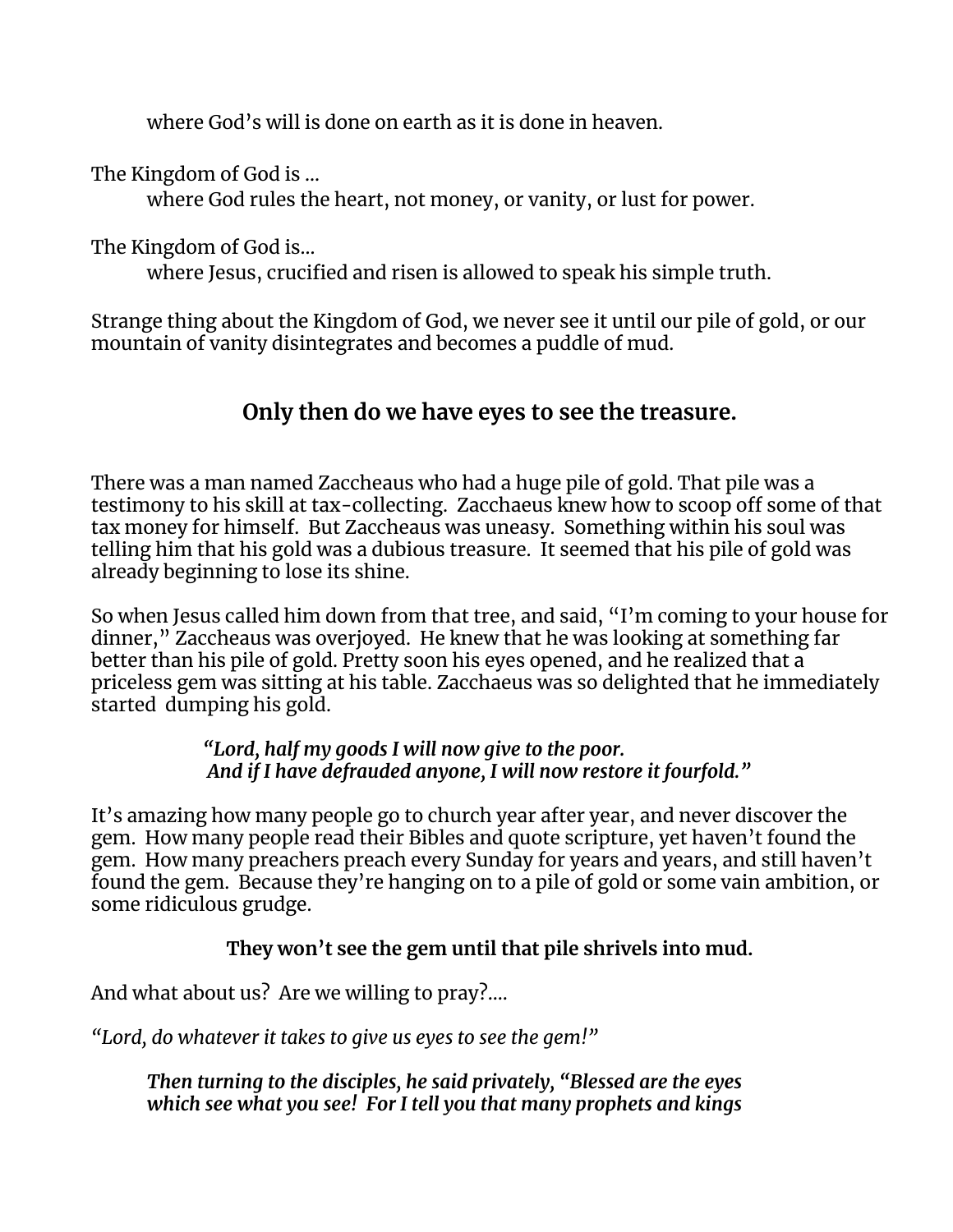*desired to see what you see, and did not see it, and to hear what you hear, and did not hear it."*

#### *Luke 10:23-24*

Prophets and kings longed to see the gem and never saw it.

Thousands of people saw Jesus with their own eyes, *but they did not see the gem*. Multitudes were touched by his healing hand, fed with bread from five loaves and a couple fish, but they did not see the gem.

Only a handful saw the gem and entered the Kingdom, because their pile of gold, their mountain of vanity, had shriveled, till there was nothing left but mud.

And there was the gem, sparkling in the sunshine. So they left their fishing boats behind and followed Jesus. They sat down to eat with him and found themselves at a Banquet of the Kingdom of God.

## **That gem, lying in the mud, is the door to God's World.**



*His Gems courtesy of Graham Braddock graham-braddock.pixels.com*

Out here there's nothing but darkness.

Watch the news, look into your own heart, and what do you see?

But in there, beyond that open door, it's bright as day.

All we have to do is step into the Kingdom… and *start walking in the light with God and with each other.* Once we're in there, following the Master, he helps us….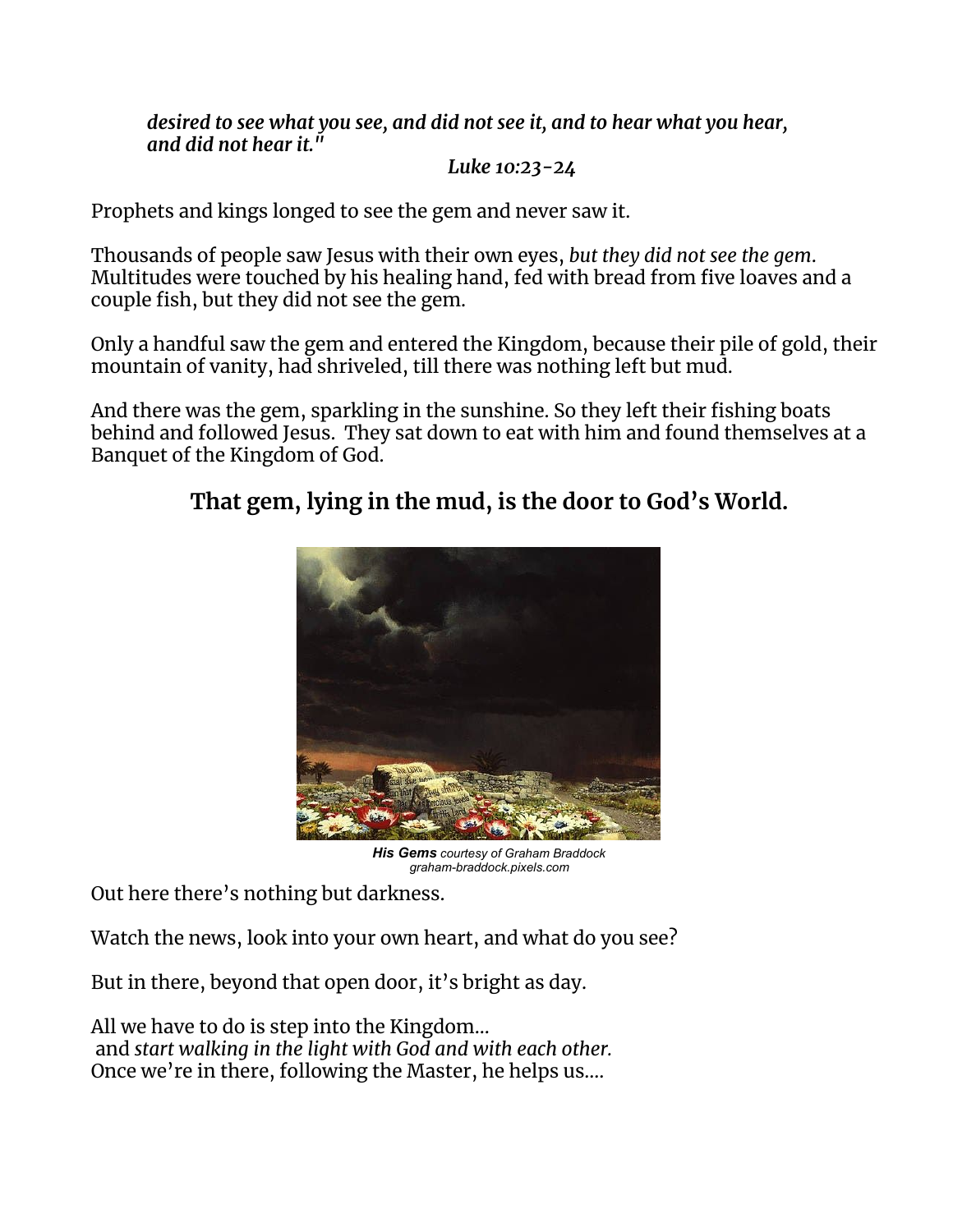#### **to live by faith.**

When we stumble, he lifts us up and helps us keep going…

#### **to walk in love.**

He teaches us to forgive, Keeps pouring his love into us, until we get over ourselves and learn to wash feet…

#### **to live in hope.**

He keeps us from forever looking back. Helps us to look ahead and prepare for the coming glory…

#### **to forget our fears.**

### **He empowers us to defy our fears and walk in the courage of heaven.**



**Carrying God's Presence Courtesy of Norohasina Harris godsimage.co.uk**

Who would have thought that the door to God's kingdom was so simple? Who would have imagined that the precious gem was so easy to find? We complicate things by looking for the big-time stuff.

The gem is no more wrapped in "big-time" than it's wrapped in gold.

Don't be looking for signs and wonders.

Don't be chasing after visions and revelations.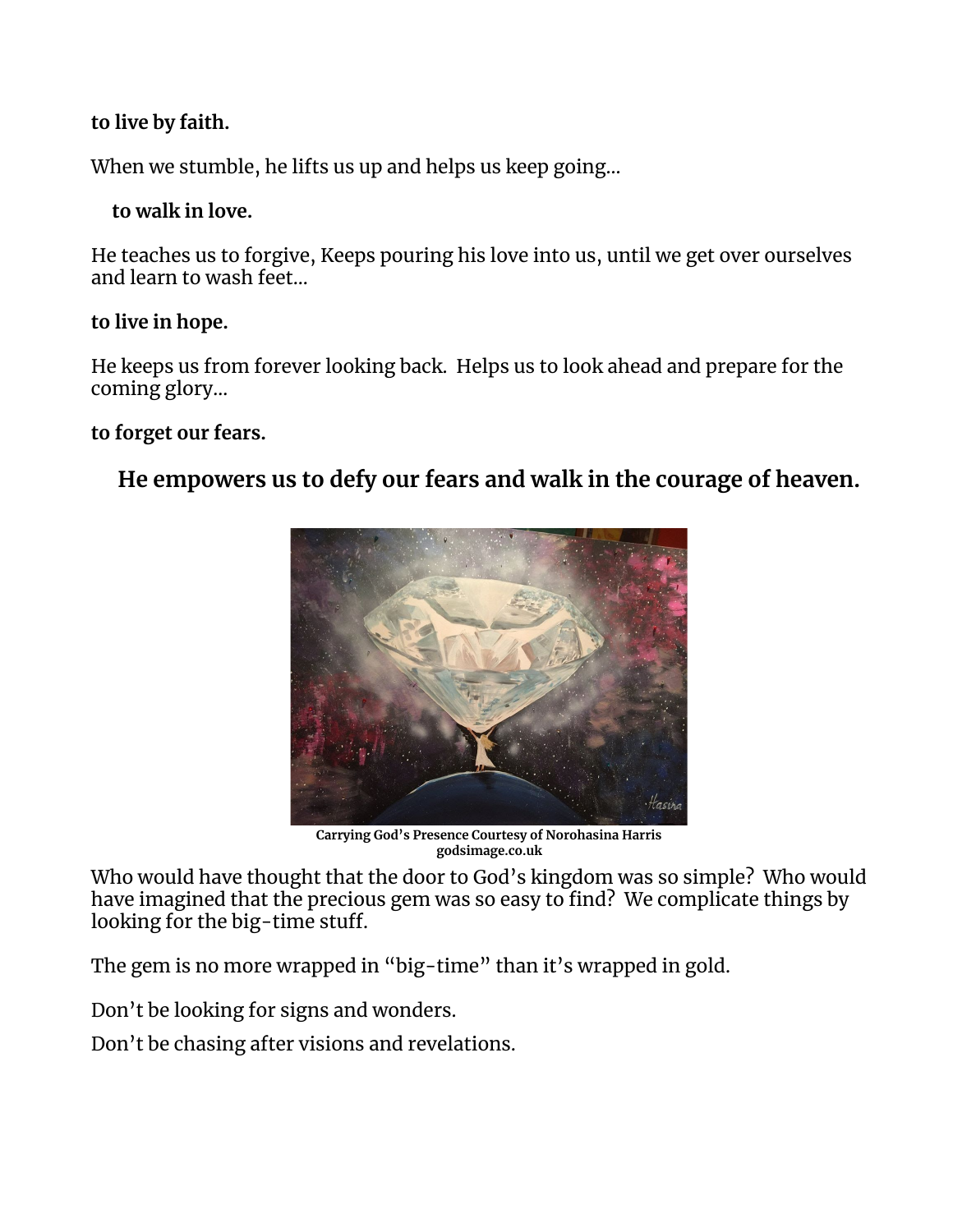Look for the man, the woman, the people,

who walk with simple integrity in the footsteps of the Master…

and you will find the Kingdom of God.

### **Draw near…**

and you will be touched by the power of Jesus' resurrection.

That's where the billionaire found the gem:

breaking bread in that back room in the store front.

The family of the billionaire was convinced he had lost his mind. They felt betrayed by his new-found faith in Jesus. After all, his pile of gold was their security too. And now it seemed to be shrinking by the day. What's going to happen to us, if this goes on? Doesn't he care? So the billionaire called his family together, and told them about his dream. He explained to them how he had searched for the gem in many places until he found it. "*Do I love you any less, now that I have found the Kingdom of God? I love you more*!" he said. "*If gold is your security, there is still plenty at your disposal. I won't keep it from you. But I must confess that since I've found the Kingdom, gold no longer means to me what it once did."*"*But Father*," said his oldest son, *"we are living in the real world. We have to pay our bills and buy our groceries, and pay taxes and look after our children. We can't live without money!"*"*Who said you have to live without money?*" answered his father. "*Once you find the gem, money will still be an important part of your life. But now money will be your servant instead of your master."* His family shook their heads in sadness. They saw the poorhouse looming up before their eyes. And then a little girl spoke up and said, *"Grampa, I want to see what you see. I want to be where you are!"*

Jesus did not come to start a new religion. Jesus came to bring us that gem, God's Kingdom, which will one day fill the whole earth, visibly, with the glory of God.

# **That Kingdom is closer to us now than our breath.**

Jesus promises that if we seek God's Kingdom above all things, everything else will take care of itself. If we walk in the way of God's Kingdom, we will already be breathing the air of the world to come.

# **The way of God's Kingdom is so simple.**

Every day anew, we watch our pile of gold, vanity, fear, resentment, fade in importance.